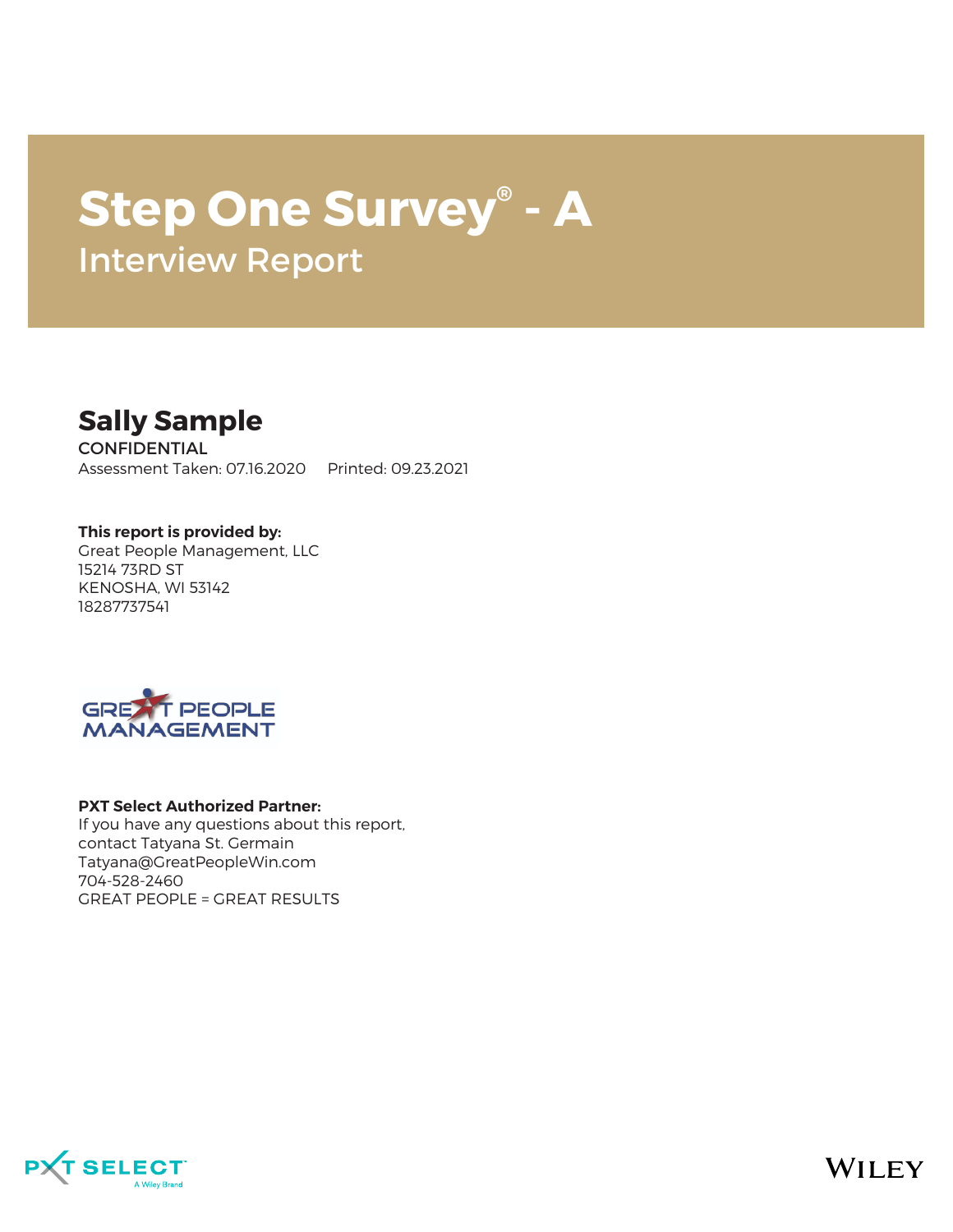# **OVERVIEW**

The **Step One Survey®** Interview Report provides information for your consideration while making an employment decision regarding Ms. Sample.

# **PART ONE**

**Quick Check** – This section answers questions about Ms. Sample:

- 1. What is her employment status?
- 2. When can Ms. Sample start?
- 3. What days/hours is she available to work?
- 4. What is her most recent salary?
- 5. Has she supervised others at work?

**Section I - Inconsistent Responses** – Any noted inconsistency between two or more responses.

**Section II - Employment Profile** – Essential information regarding her employment and termination history with possible follow-up interview questions.

**Section III - Theft** – A summary of self-admissions regarding theft of money, property, data and/or time.

**Section IV - Illegal Substance Abuse** – Personal admissions regarding the personal use and/or distribution of illegal and/or regulated substances.

**Section V - Attendance Issues** – Personal admissions regarding attendance issues at work.

## **PART TWO**

**Section I - Attitude Scores** – Applicant's attitudes regarding Integrity, Substance Abuse, Reliability, and Work Ethic along with descriptions of the factors being measured.

**Section II - Summary Graph** – A visual summary of the applicant's results.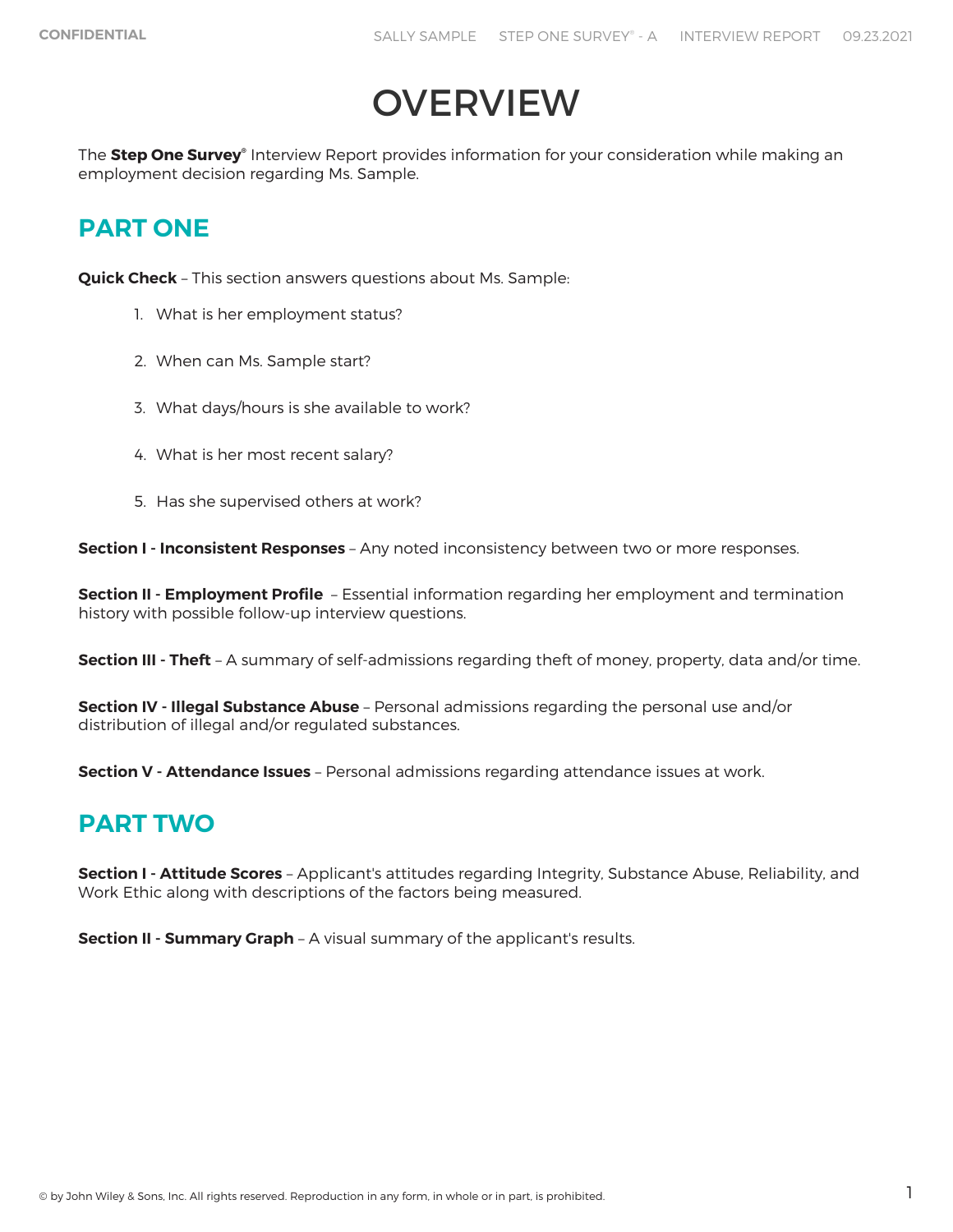# PART ONE

# **QUICK CHECK**

- 1. Ms. Sample is currently employed.
- 2. Ms. Sample is available to begin employment today.
- 3. Ms. Sample is available to work full-time.
- 4. Her most recent monthly salary was \$3,501 \$5,000.
- 5. She supervised others at work more than one time.

# **SECTION I - INCONSISTENT RESPONSES**

The following pairs of statements suggest an inconsistency in her responses (*shown in parentheses*). Please review each pair for possible discussion in the interview.

- Are you currently employed? (*Yes*)
- When would you be available to start to work with us? (*Today*)
- Why did you leave your most recent job or plan to leave your current job? (*Got fired*)
- Have you ever been fired or quit a job to avoid being fired? (*No*)
- Why did you leave your most recent job or plan to leave your current job? (*Got fired*)
- When was the most recent time you were fired or quit to avoid being fired? (*I have never been fired or quit to avoid being fired*)
- Have you ever had a problem working for a supervisor? (*More than one time*)
- How would you describe the relationship you have with your supervisor in your current, or last, job? (*Fair*)
- When was the most recent time you used any illegal drugs while at work? (*Between 1 and 3 years ago*)
- How many times have you used any illegal drugs while at work? (*I have never used any illegal drugs while at work*)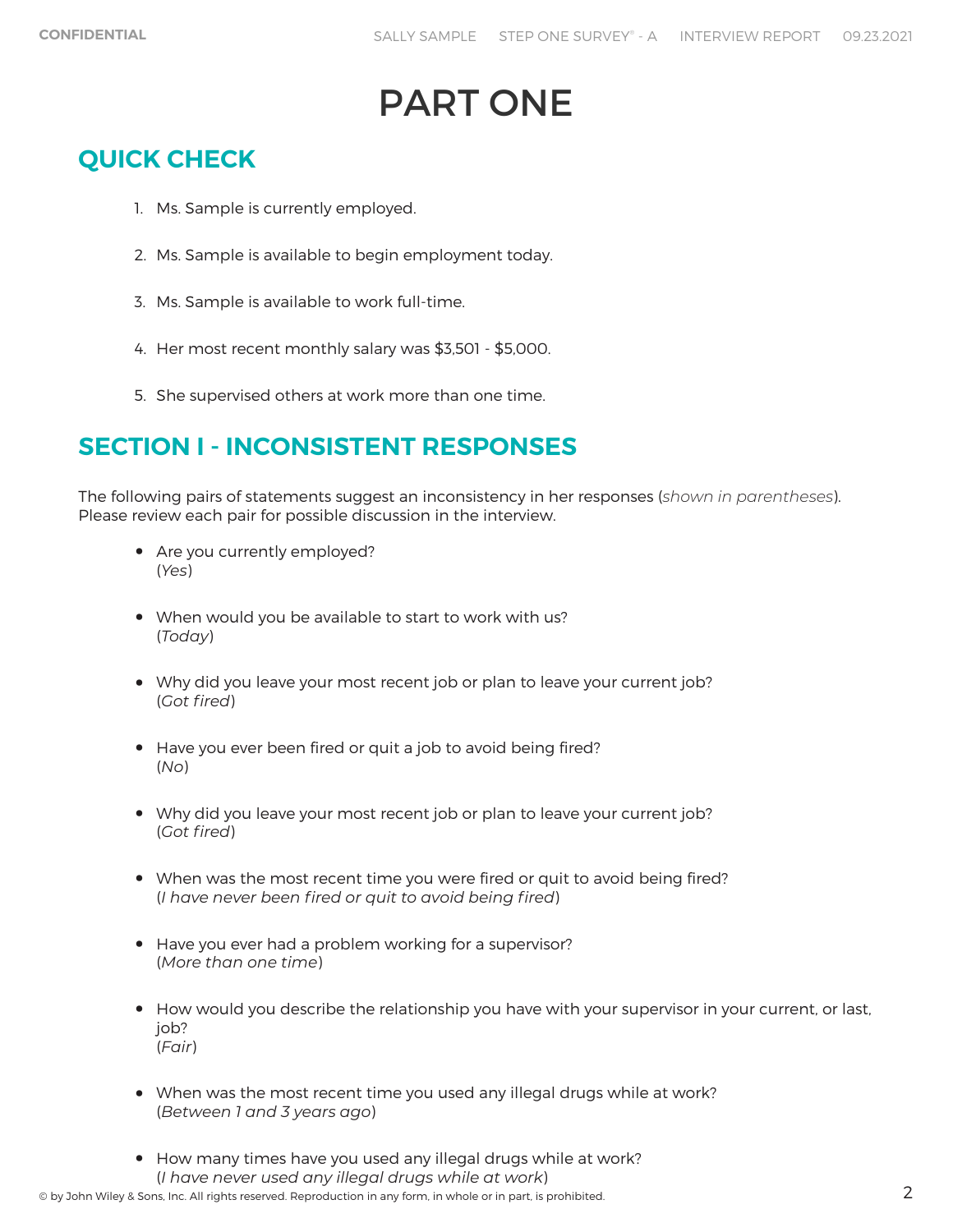- How many times at work have you sold or given any illegal drugs to any of your co-workers? (*I have never sold or given any illegal drugs to any of my co-workers*)
- The small amount of illegal drugs you sold or gave to your co-workers was not enough to hurt their performance. (*I agree*)
- How many times have you taken (stolen) money from your employers? (*I have never taken (stolen) money from any of my employers*)
- You have taken money from your employer without anyone knowing it, but you always put it back later. (*Once*)
- How many times have you taken (stolen) equipment, materials, parts, supplies, etc. from your employer? (*I have never taken (stolen) equipment, materials, parts, supplies, etc. from any of my employers*)
- The things you have taken (stolen) from any of your employers were not important enough to hurt their business. (*I agree*)
- The small amount of illegal drugs you sold or gave to your co-workers was not enough to hurt their performance. (*I agree*)
- When was the most recent time you sold or gave any illegal drugs to any of your co-workers at work? (*I have never sold or given any illegal drugs to any of my co-workers*)
- What is the estimated value of equipment, materials, parts, supplies, etc. you have taken (stolen) from all the companies you have worked? (*I have never taken (stolen) equipment, materials, parts, supplies, etc. from any of my employers*)
- The things you have taken (stolen) from any of your employers were not important enough to hurt their business. (*I agree*)
- When was the most recent time you took (stole) money from any of your employers? (*I have never taken (stolen) any money from any of my employers*)
- You have taken money from your employer without anyone knowing it, but you always put it back later. (*Once*)
- How many times have you used any illegal drugs while at work? (*I have never used any illegal drugs while at work*)
- The illegal drugs you have used at work were not enough to hurt your performance. (*I agree*)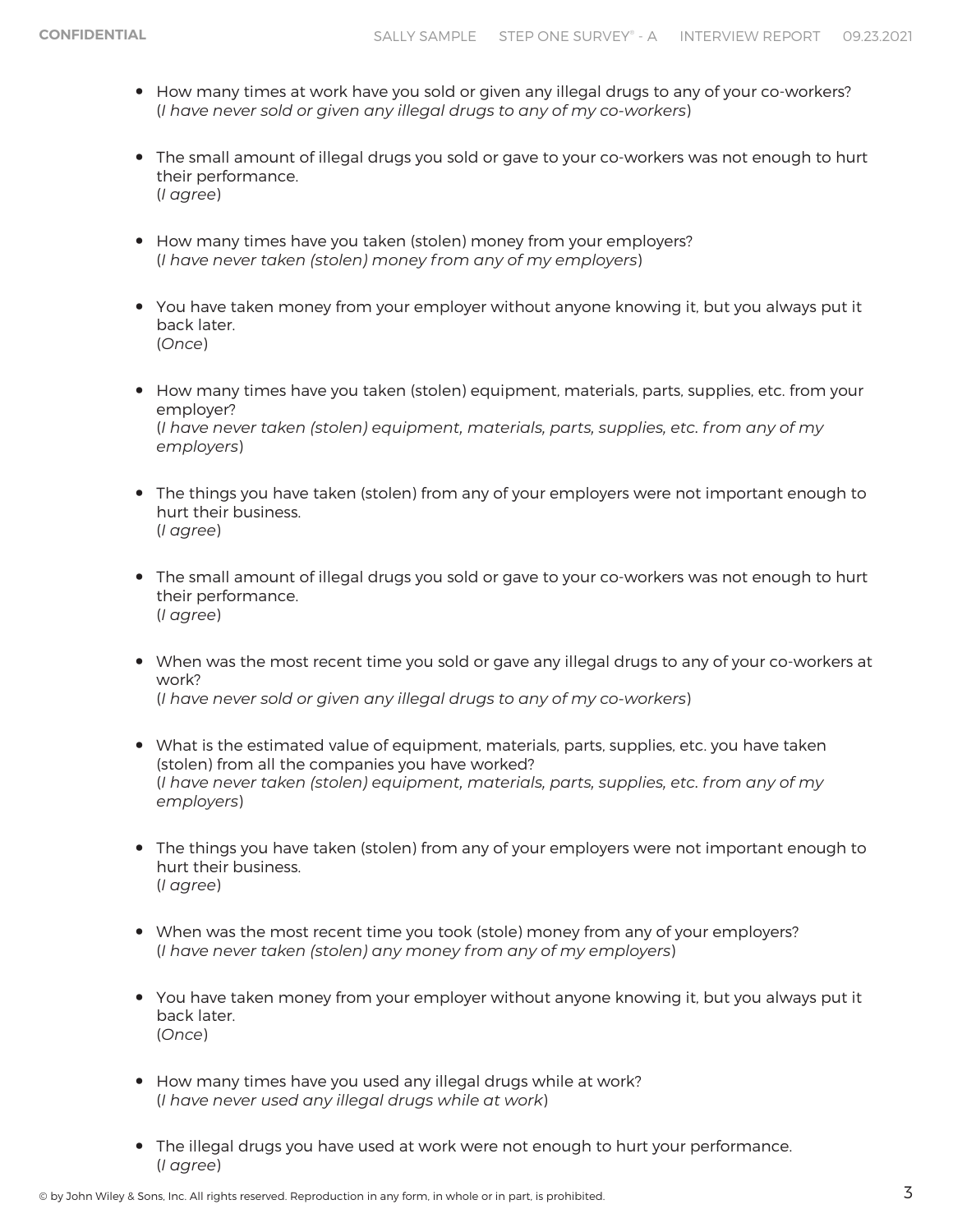- When was the most recent time you took (stole) any equipment, material, parts, supplies, etc. from any of your employers? (*I have never taken (stolen) equipment, materials, parts, supplies, etc. from any of my employers*)
- The things you have taken (stolen) from any of your employers were not important enough to hurt their business. (*I agree*)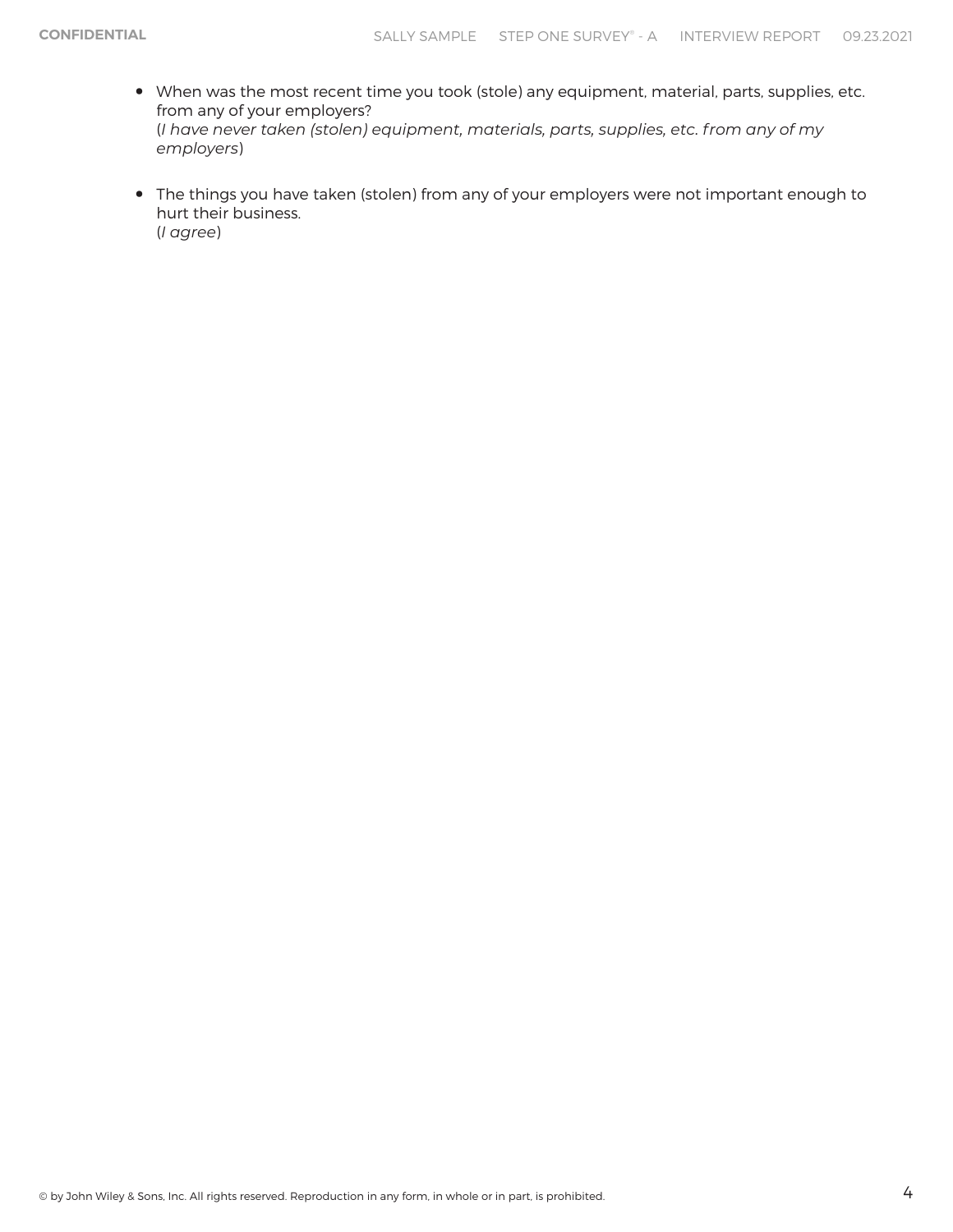# **SECTION II - EMPLOYMENT PROFILE**

### Employment History

Some representative statements made by Ms. Sample are shown with the questions for the interview.

- Ms. Sample reports that she was employed for 3-6 months in her most recent/current job. *Interview Question: Describe the relationship between your job satisfaction at your previous/ current job and the amount of time you were employed there.*
- Ms. Sample indicates quitting a job without giving notice one time. *Interview Question: What motivated you to quit your job in the past?*
- Ms. Sample states that she has had a problem working for a supervisor more than one time. *Interview Question: Your past problems with supervisors could be easier for me to understand if you describe the common issues of the problems, if any. What tends to cause these problems, from your perspective?*
- Ms. Sample states that she has had a problem with a co-worker one time. *Interview Question: Describe the situation you had in the past concerning a problem with a co-worker.*
- Ms. Sample reports that her primary motivation for changing jobs in the past has been opportunity for promotion. *Interview Question: What does "an acceptable opportunity for promotion" mean to you? How has this been lacking where you worked in the past?*
- Ms. Sample states that she gave or plans to give no notice when she left or plans to leave her most recent job. *Interview Question: Why would you want to provide an employer with no notice of your leaving? What advantage does that have for you and what effect could that have on the former employer?*
- Ms. Sample reports that the relationship with her current or last supervisor was fair. *Interview Question: If the relationship with your current or last supervisor was only fair, what prevented it from being better?*
- Sally indicates filing a medical claim even though she wasn't sick or injured one time.<br>
Interview Quantion: What regares did you have at the time for ance claim ing mag *Interview Question: What reasons did you have at the time for once claiming medical issues even though you were not actually sick or injured? What justifies that action, from your perspective?*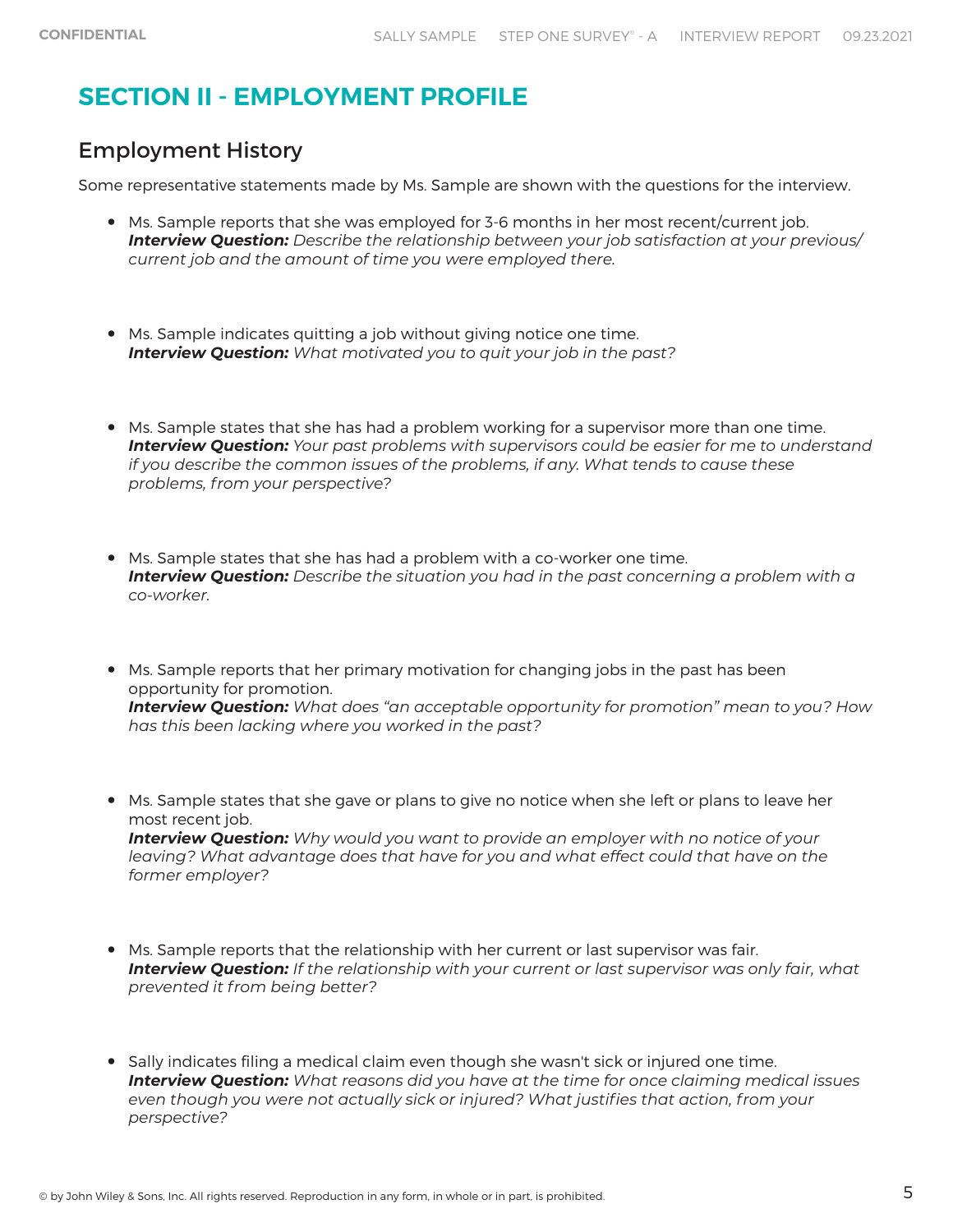• Ms. Sample reports that her performance was rated as "acceptable" by her supervisor. *Interview Question: In light of the "acceptable" rating you received by your supervisor, what goals would you set to enhance your rating to "very good?"*

### Termination History

This information was supplied by Ms. Sample concerning previous terminations.

- Ms. Sample reports that she left or is planning to leave her last job because she got fired. *Interview Question: Describe for me the details involved with your being fired from your most recent job.*
- Ms. Sample reports that she has never been fired or quit to avoid being fired. *Interview Question: Can you attribute any specific personal qualities to the fact that you have never been fired (or had to quit to avoid being fired)?*

## **SECTION III - THEFT**

### Theft of Money

• Ms. Sample states that she is not sure if she has taken (stolen) any money from any of her employers.

*Interview Question: You mentioned that you are unsure whether you have ever taken (stolen) money from any of your employers. Could you explain what you mean by "unsure" or otherwise specify any past experiences about this issue?*

- Ms. Sample reports that she has never taken (stolen) money from her employers. *No interview question provided.*
- Even though she put it back later, Ms. Sample reports that she has taken money from an employer without anyone knowing it once. *Interview Question: What sort of responsibility do we have when an employer's money is readily available for stealing and no one is likely to know about it?*

### Theft of Property

• Ms. Sample reports that she has never taken (stolen) equipment, etc. from her employers. *Interview Question: Would you say theft in the workplace happens often and why?*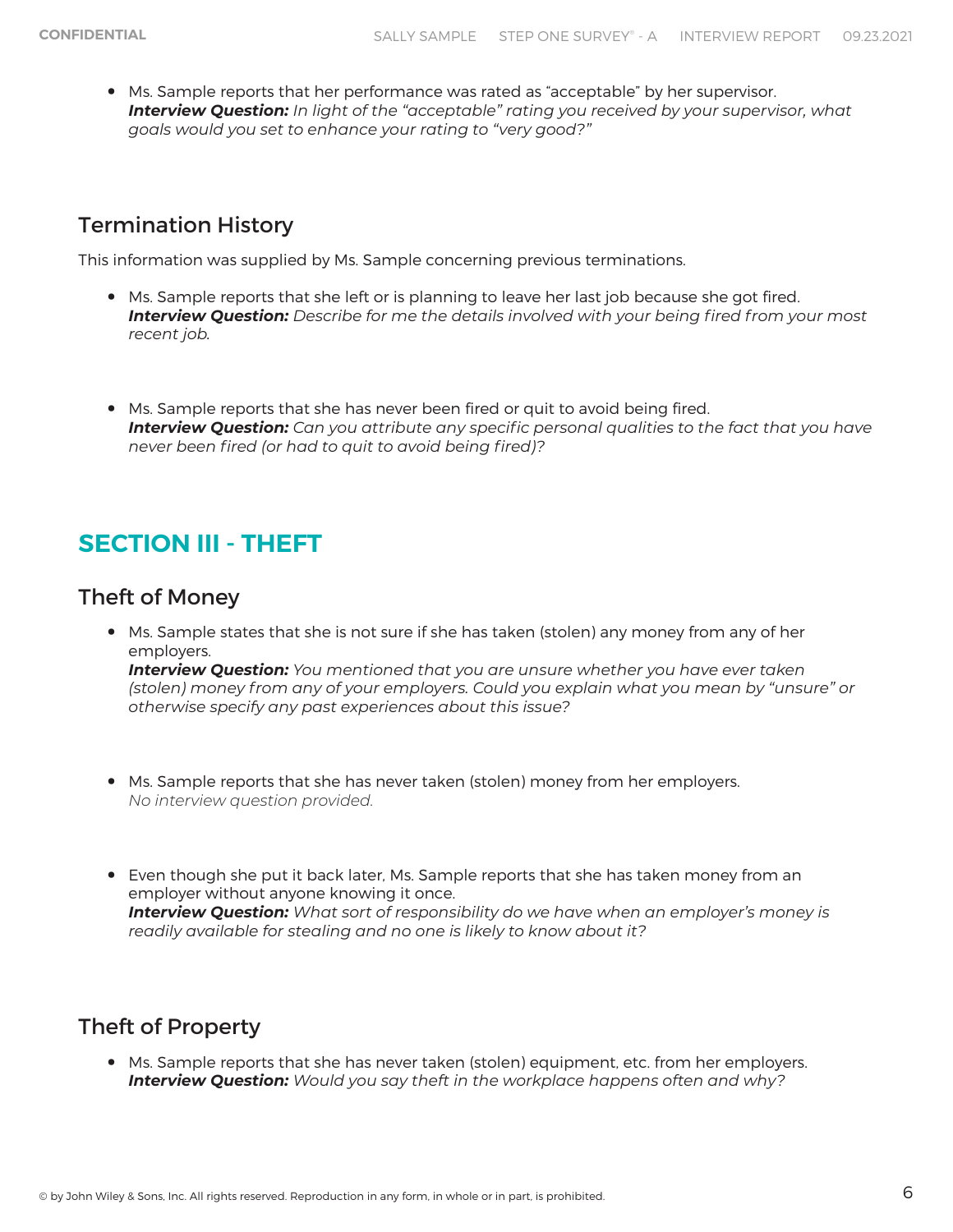• Sally states that the things she has taken (stolen) from any employer was not important enough<br>to burt their business to hurt their business. *Interview Question: How would you define "important" materials and property as it pertains to your statement that things you have taken from employers were not particularly significant? What sorts of things were these?*

### Theft of Data or Time

When reviewing this section of the survey with the applicant, this is an opportunity to share your company's policy concerning the use of confidential computerized information, Internet usage and other computer-related issues.

- Ms. Sample reports that on more than one occasion, she had access to confidential computerized business information at work. *No interview question provided.*
- Sally reports that she did something with confidential information that was clearly in violation of a company policy one time. *Interview Question: Describe your violation of company policy concerning the use of confidential computerized business information.*
- Ms. Sample reports that she violated company policy concerning the use of confidential computerized business information but is unsure how long ago. *Interview Question: What consequences occurred because of your violation of company policy concerning the use of confidential computerized business information?*
- Ms. Sample reports that on more than one occasion, she had use of a company's computer to access the Internet. *No interview question provided.*
- Sally states that she made personal use of a company's computer to access the Internet for reasons other than business more than one time. *Interview Question: Has your usage of company time and computer access to browse the Internet for personal reasons ever created a conflict for you at work? If so, please tell me about it.*
- Ms. Sample reports that she has never utilized email, online chat sessions and/or newsgroups for personal reasons while at work. *No interview question provided.*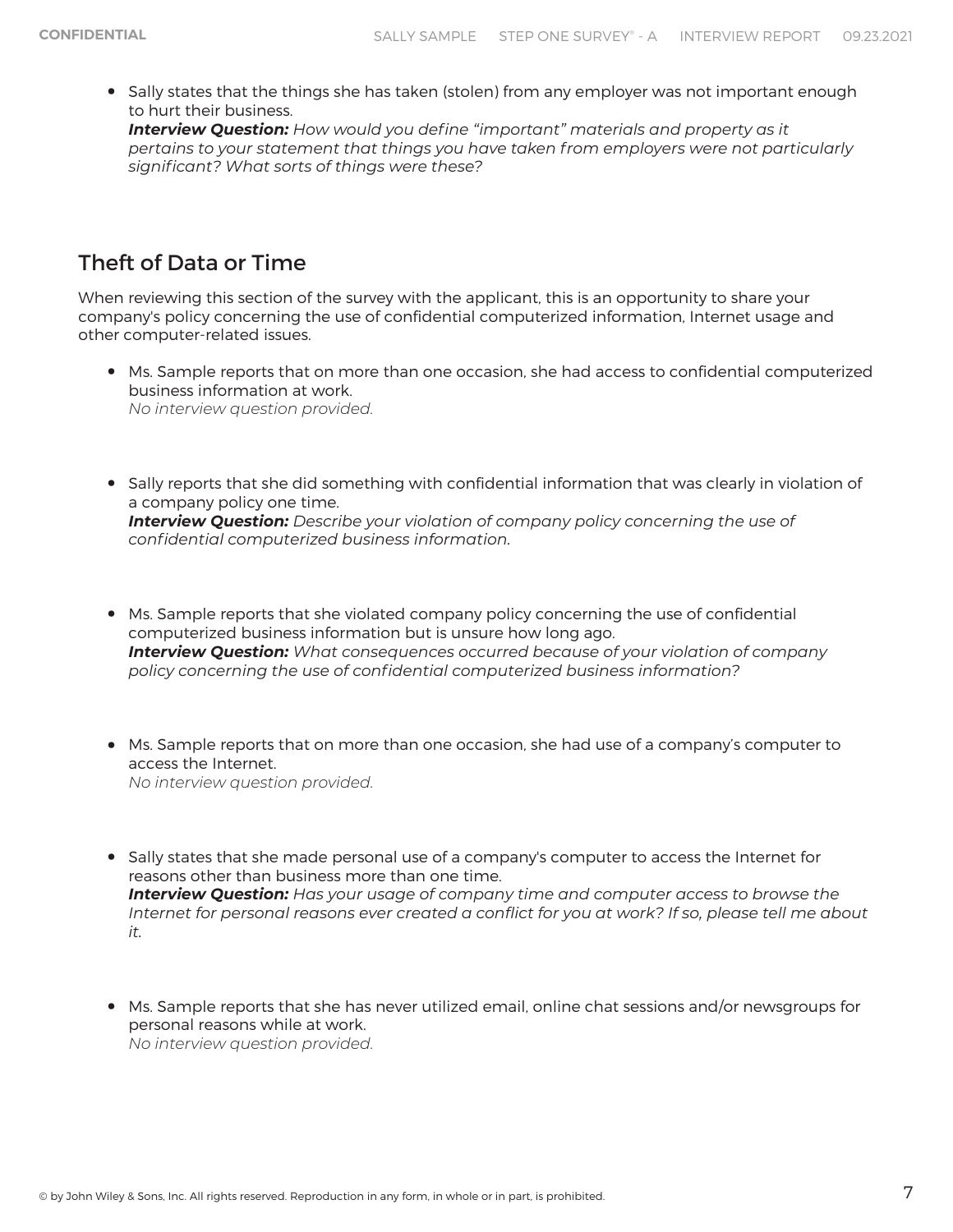• Sally indicates that she's not really sure when the last time was that she made personal use of a company's computer to access the Internet. *Interview Question: What was the policy of your former employer concerning personal use of the Internet while at work?*

# **SECTION IV - ILLEGAL SUBSTANCE ABUSE**

### Personal Use

- Ms. Sample indicates that the most recent time she used illegal drugs while at work was between 1 and 3 years ago. *Interview Question: As a consequence, if any, of using illegal drugs at work, did you seek employer-sponsored therapeutic aid and if so, what has that done for you?*
- Sally indicates that she currently uses illegal drugs on the weekends. *Interview Question: Your admittance that you currently use illegal drugs on weekends deserves further clarification. Please explain.*
- Ms. Sample reports that within the last three years, she has not failed a drug test. *No interview question provided.*
- Ms. Sample reports that she would agree to submit to a drug test if it were company policy. *Interview Question: How many drug tests have you taken at an employer's request and what results were derived?*
- Ms. Sample reports that she has never used illegal drugs at work. *No interview question provided.*
- Ms. Sample reports that her use of illegal drugs at work did not hurt her performance. *Interview Question: You have stated that your drug use at work did not hurt your performance. How do you know this?*

### Distribution

• Ms. Sample reports that she has never sold or given illegal drugs to co-workers. *No interview question provided.*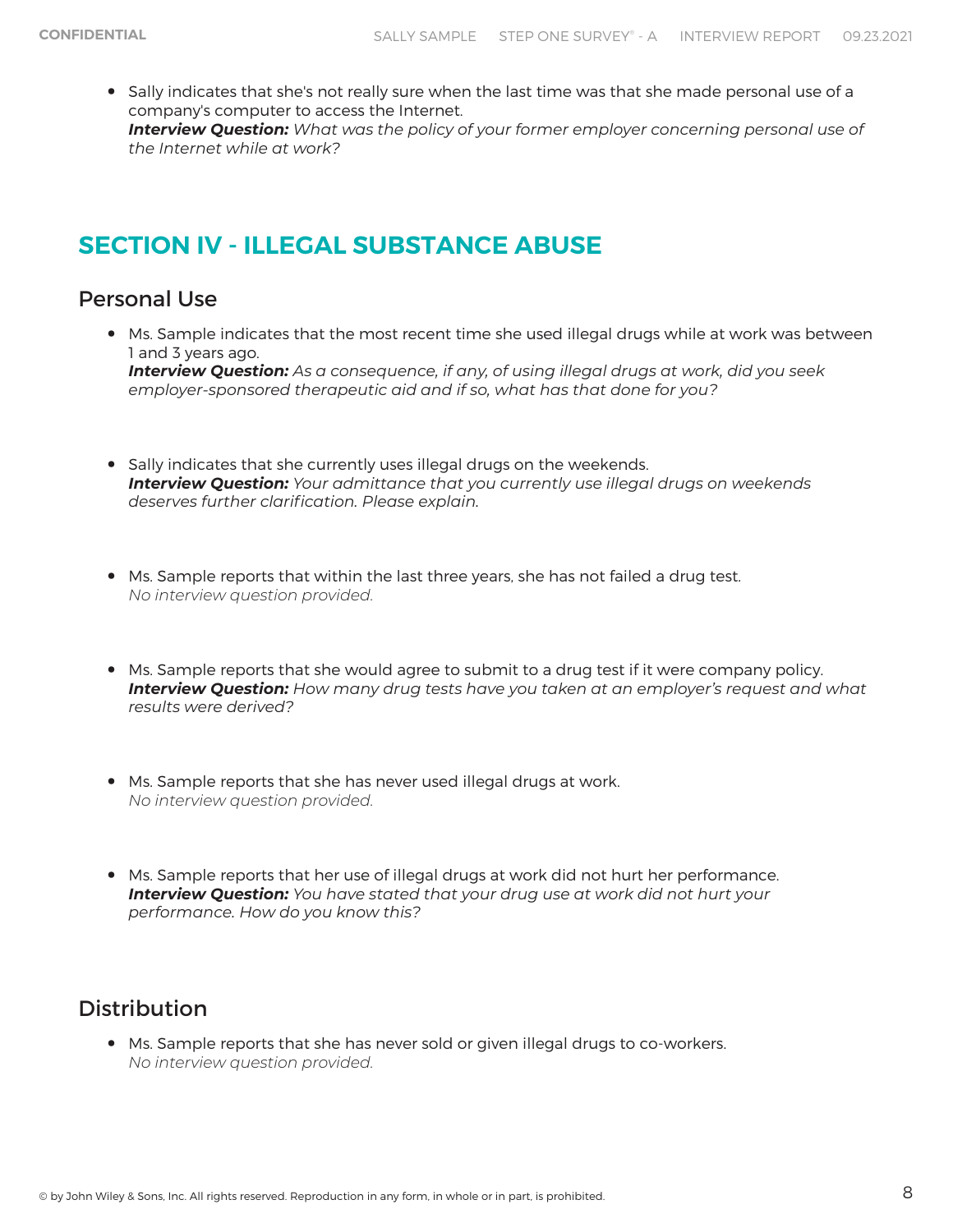• Ms. Sample agrees that the small amount of illegal drugs she sold or gave co-workers was not enough to hurt their performance. *Interview Question: You state that drugs you gave to co-workers did not hurt their performance, but how did you come to that conclusion? What about safety, efficiency or even just following company policies?*

# **SECTION V - ATTENDANCE ISSUES**

• Ms. Sample reports that she has not had any cases of poor attendance at work. *No interview question provided.*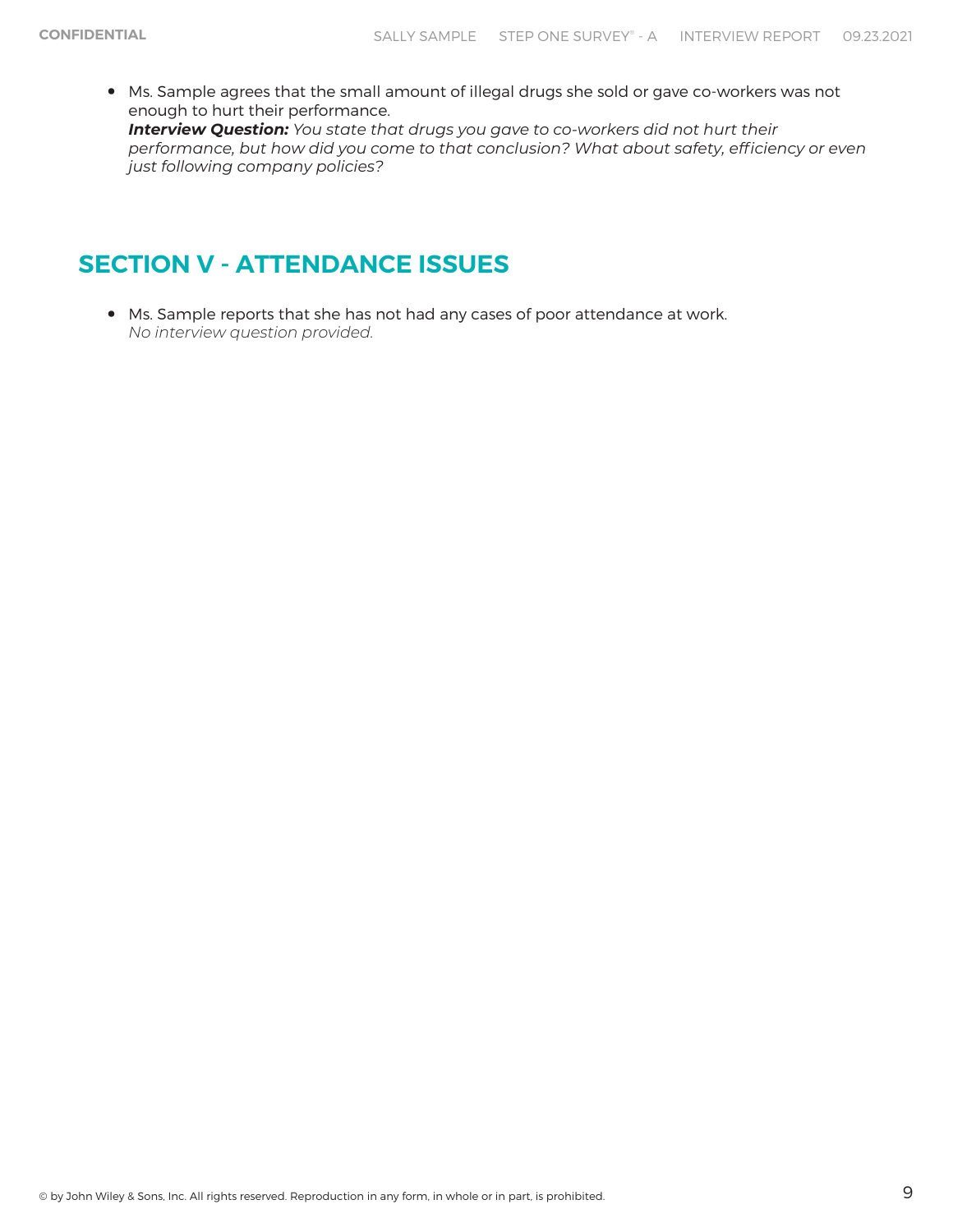# PART TWO

## **APPLICANT'S ATTITUDES**

### Introduction

This report provides information on the four Attitude Scales (Integrity, Substance Abuse, Reliability and Work Ethic). Each attitude is represented by a graph. The paragraph below each graph describes the applicant's attitude.

### Section I - Attitude Scores

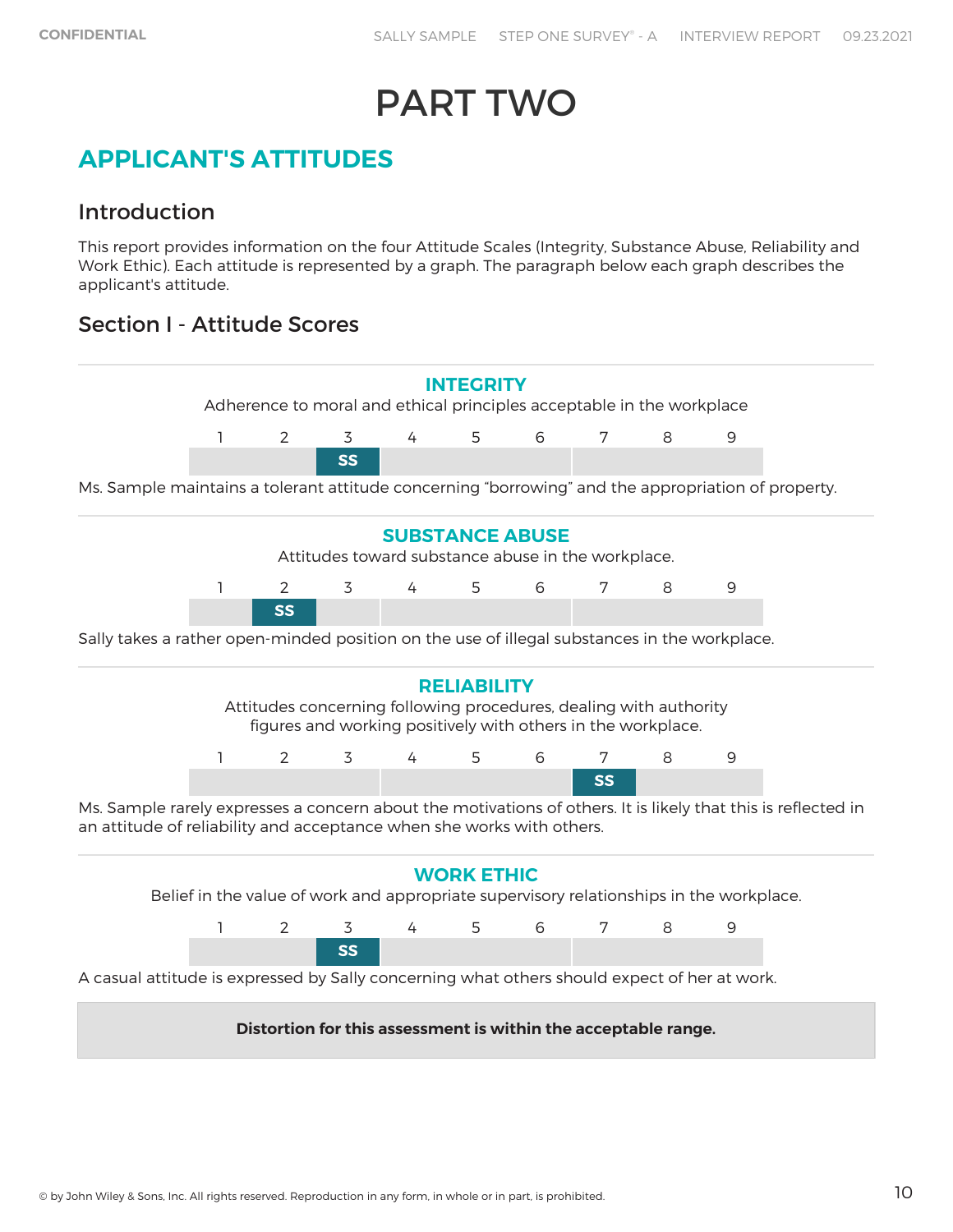### Interview Questions

The following interview questions are presented for your consideration as you interview Ms. Sample. Note that the "Critical Issue" statements are written to the interviewer and should not be asked of the applicant.

**Critical Issue:** Does the applicant tend to equivocate about stealing in order to hide an unacceptable behavior?

**Applicant's Response to:** If I take things from my company without permission, it is just plain stealing. (*Ms. Sample disagrees*)

### **Interview Questions:**

- What circumstances would you say justify the taking of money or merchandise?
- What makes these circumstances different? What makes them appropriate?
- Is your perspective on this issue purely hypothetical, or has there been a time in which you acted upon these circumstances yourself?

**Critical Issue:** Is the applicant's ambivalent attitude concerning drugs a sign that drug use may be possible when she is at work?

**Applicant's Response to:** I disapprove of any illegal drug use at work. (*Ms. Sample disagrees*)

#### **Interview Questions:**

- What would you say are a few reasons someone might use illegal drugs while at work?
- Have you ever been motivated by such reasons to use one or more illegal drugs while at work?
- Did you follow through with that reasoning or is your opinion about this more of an opinion, rather than something that relates directly to your own experiences?

**Critical Issue:** Is the applicant overly critical, negative and fault finding?

**Applicant's Response to:** I believe I should overlook other people's faults and make an effort to get along with everyone. (*Ms. Sample disagrees*)

### **Interview Questions:**

- Why do you believe you should not overlook other people's faults and make efforts to get along with everyone?
- Any particular faults?
- Any specific individual or group of people?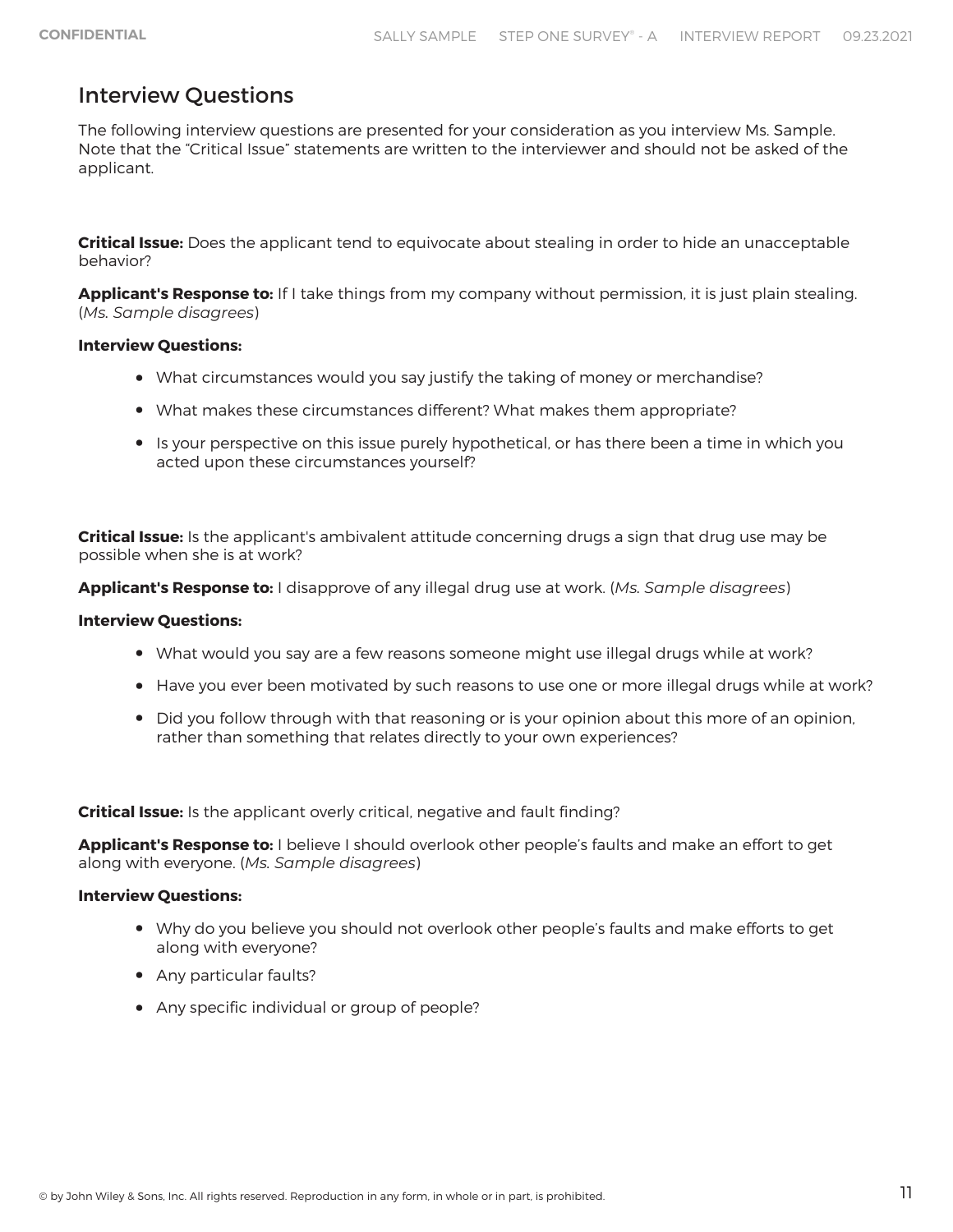#### **Critical Issue:** Is the applicant justified for feeling this way?

**Applicant's Response to:** So little of what I do is really appreciated by others. (*Ms. Sample agrees*)

#### **Interview Questions:**

- Why do you feel that you're not appreciated by others? Can you give a specific example? Is this one time or is this repetitive?
- What do you mean by "appreciated?"

**Critical Issue:** Is the applicant's reason for not always telling the truth reasonable and justified?

**Applicant's Response to:** Everyone should be expected to always tell the truth. (*Ms. Sample disagrees*)

#### **Interview Questions:**

- When is it okay to not always tell the truth? Give a specific example.
- Under what circumstances, if any, should you always tell the truth?
- Under what circumstances, if any, should you never tell the truth?

#### **Critical Issue:** Is the applicant going to follow rules?

**Applicant's Response to:** It is okay to get around rules, as long as you don't actually break them. (*Ms. Sample agrees*)

#### **Interview Questions:**

- When is it okay to get around rules?
- Work related example, what was the rule? How did you get around it? What was the outcome?
- When is it not okay to get around the rules?
- What is the difference between getting around vs. breaking rules?

#### **Critical Issue:** Is this tendency going to cause work related problems?

**Applicant's Response to:** It takes a lot to make me angry. (*Ms. Sample disagrees*)

#### **Interview Questions:**

- What stands out as the most common reason you sometimes get angry with others?
- How much is "a lot?" How short is the fuse?
- Can you share a recent example or experience, and the consequences?
- How is anger expressed, how strong is the reaction?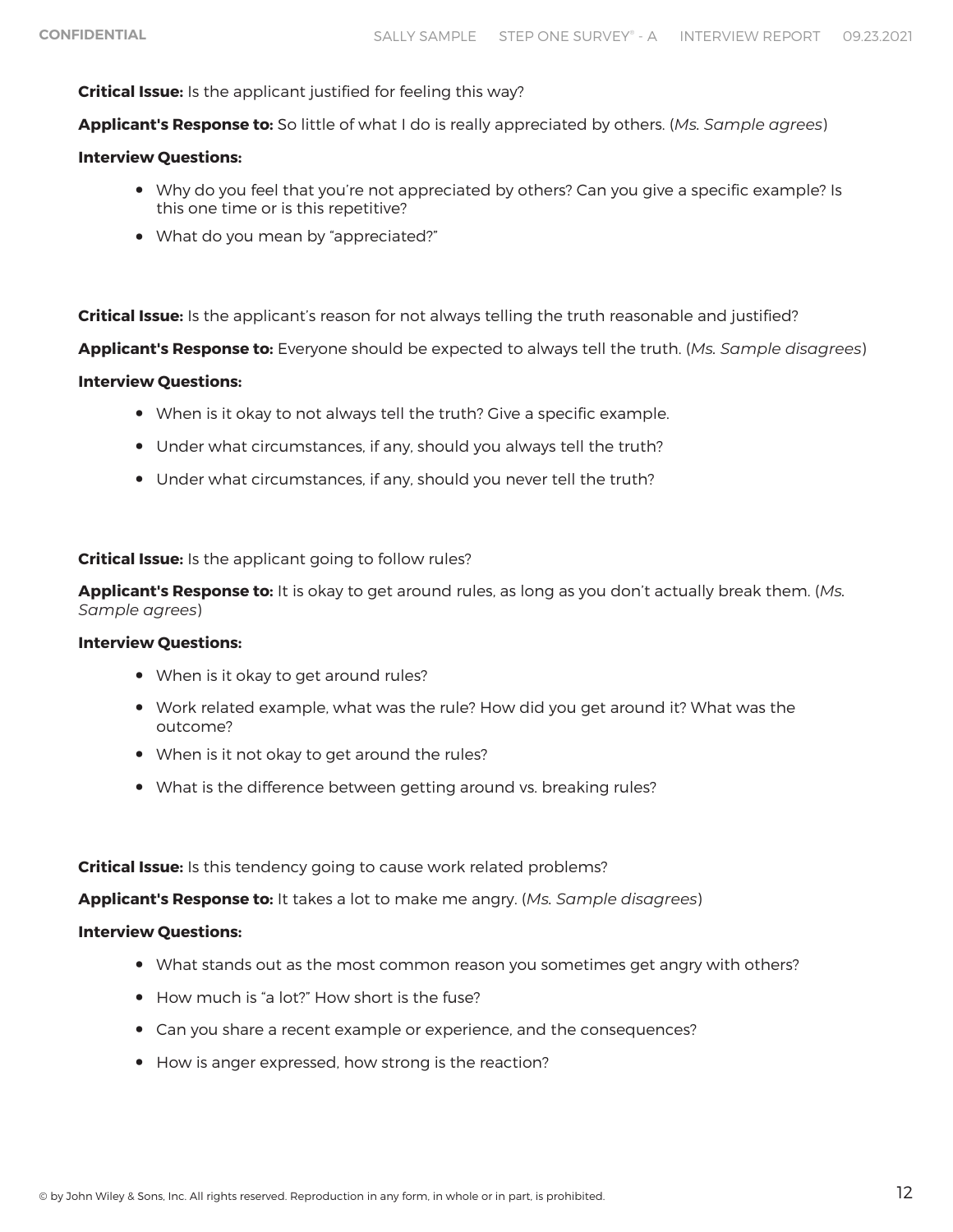**Critical Issue:** Could this cause serious problems with the other employees?

**Applicant's Response to:** I prefer to stay out of heated arguments. (*Ms. Sample disagrees*)

#### **Interview Questions:**

- Why do you like heated arguments?
- Any recent examples?
- Who was it with?
- What was the topic? What was the outcome?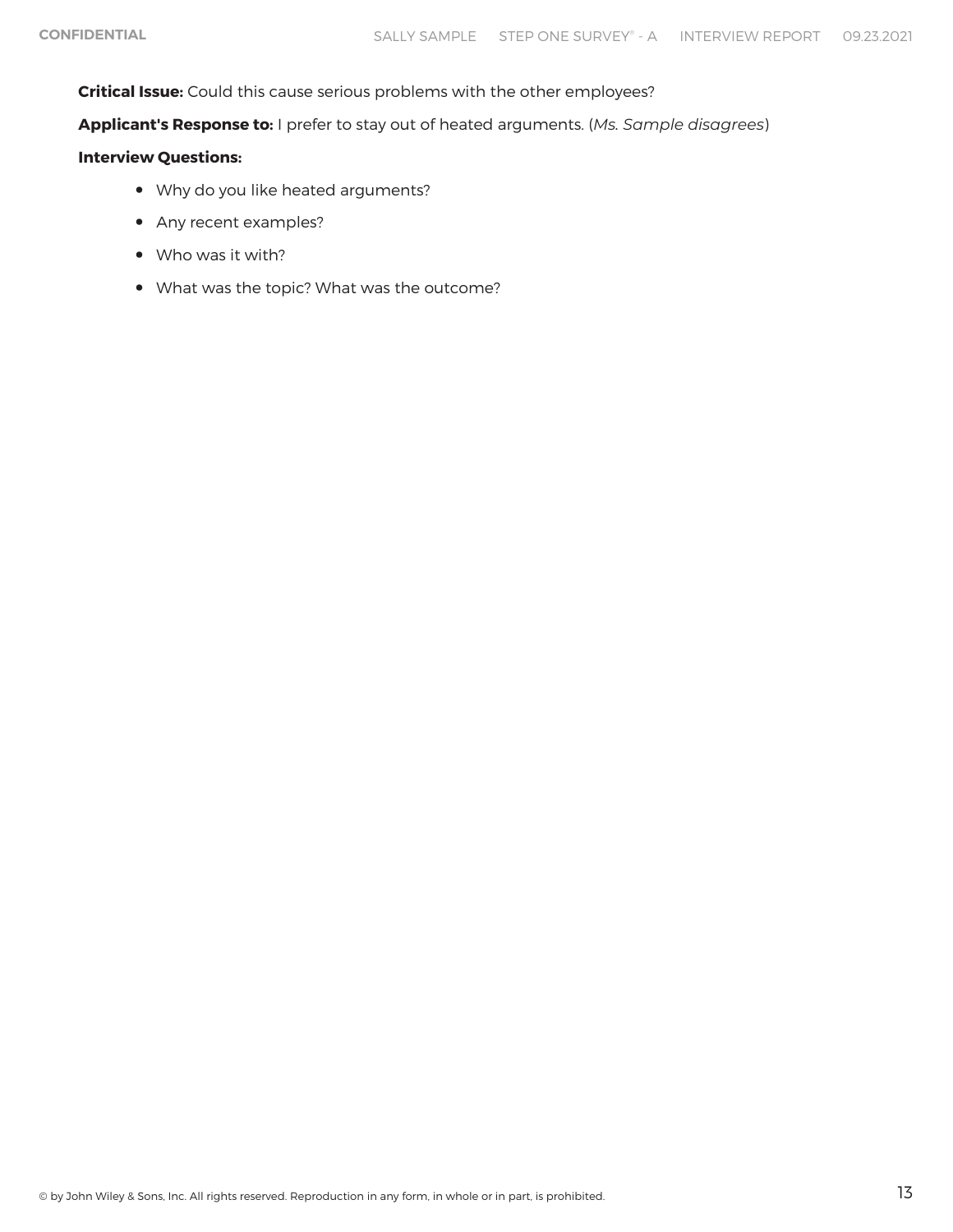### Section II - Summary Graph

The following scores for Ms. Sample are summarized in this graph. Higher numbers suggest a lower risk factor.